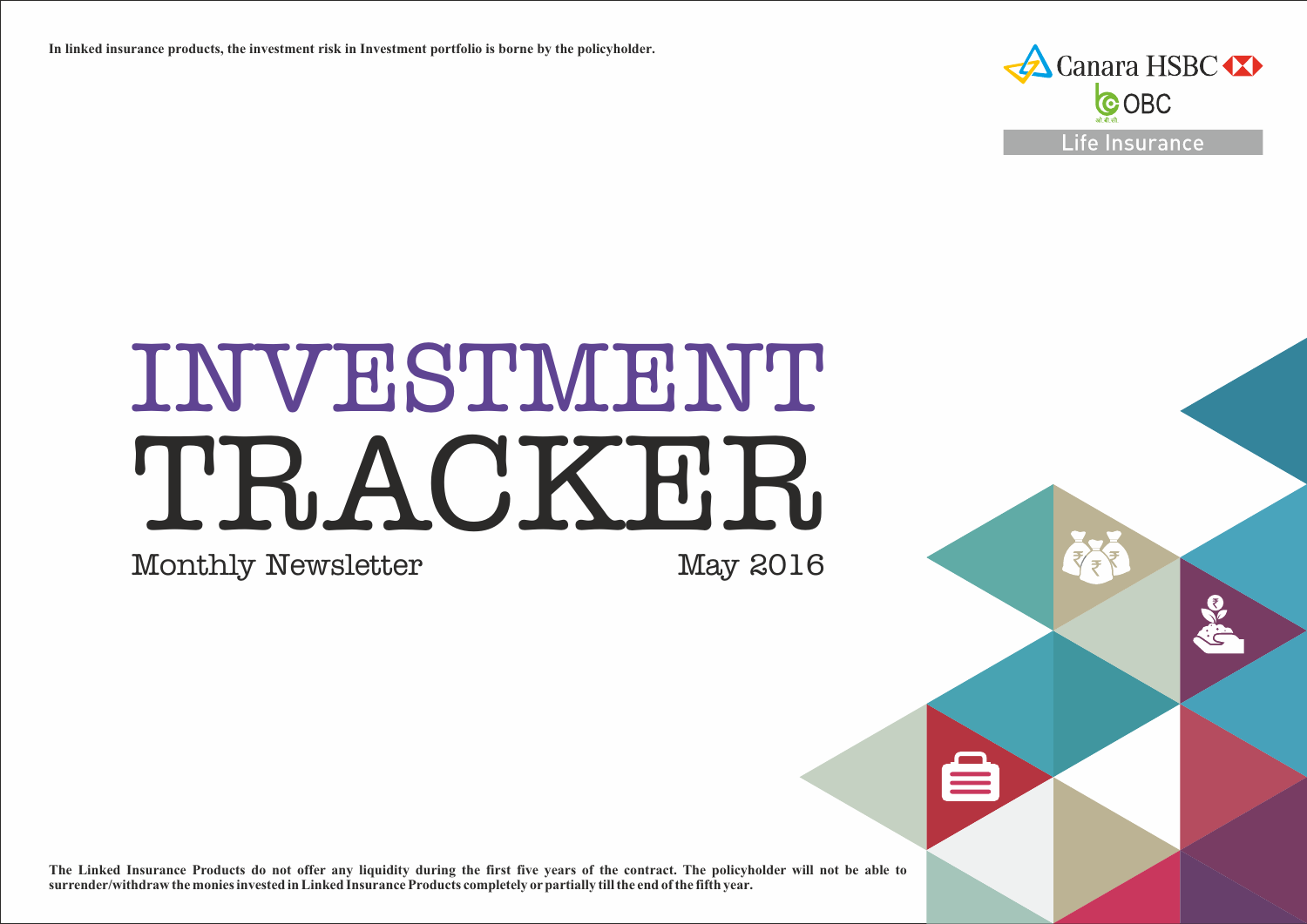

# **Content**

|                       | From the CIO's Desk            | 2  |
|-----------------------|--------------------------------|----|
|                       | Unit Linked Equity Fund        | 3  |
| $\blacktriangleright$ | Unit Linked Equity II Fund     | 4  |
| $\blacktriangleright$ | Unit Linked Growth Fund        | 5  |
| $\blacktriangleright$ | Unit Linked Growth II Fund     | 6  |
| $\blacktriangleright$ | Unit Linked Growth Plus Fund   | 7  |
| $\blacktriangleright$ | Unit Linked Balanced Fund      | 8  |
| $\blacktriangleright$ | Unit Linked Balanced II Fund   | 9  |
| $\blacktriangleright$ | Unit Linked Balanced Plus Fund | 10 |
| $\blacktriangleright$ | Unit Linked Debt Fund          | 11 |
| $\blacktriangleright$ | Unit Linked Debt Plus Fund     | 12 |
| $\blacktriangleright$ | Unit Linked Liquid Fund        | 13 |
|                       | Unit Linked NAV Guarantee Fund | 14 |



The Linked Insurance Products do not offer any liquidity during the first five years of the contract. The policyholder will not be able to surrender/withdraw the monies invested in Linked Insurance Products completely or partially till the end of the fifth year.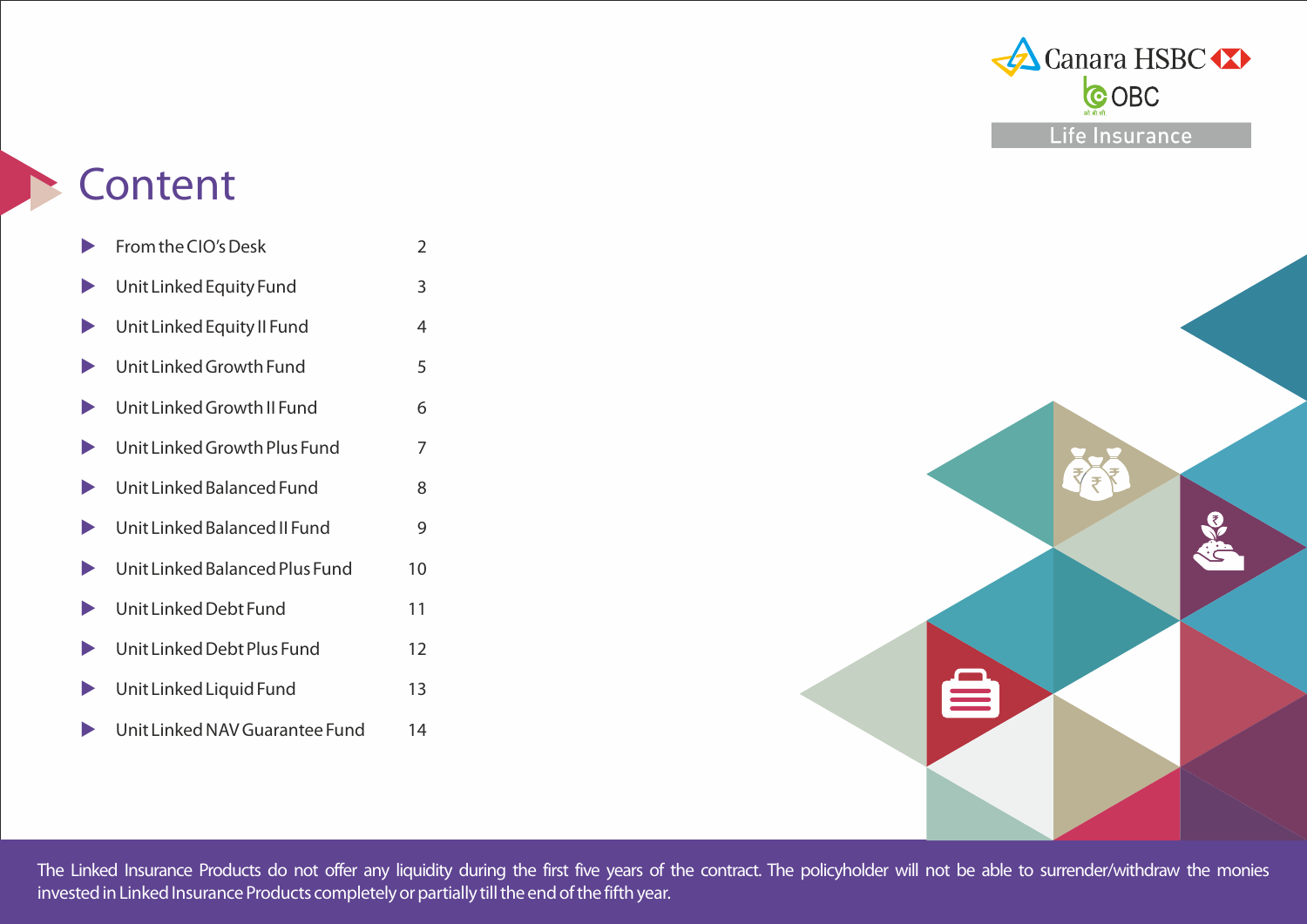

Chief Investment Officer

# FROM THE CIO'S DESK

#### **Dear Policyholder,**

Equity markets continued their strong run in the month of May 2016 with returns of 4%. This is after a 9% appreciation in the past 2 months. This upward trend in the market has been due to improving macroeconomic indicators visible in better quarterly profits of Indian corporates, improving GDP growth, strong monsoon forecast for the year, Government's approval on the National Capital Goods Policy and the passage of the Insolvency and Bankruptcy bill in Rajya Sabha.

In the debt markets yields remained flat during the month of May 2016. The key highlight of the month was Q4 GDP growth rising to 7.9% year on year from 7.2% in Q3. FY16 GDP growth rises to 7.6% year on year from 7.2% in FY15. Monsoon forecasts have indicated a good monsoon this year after two consecutive drought years, which augers well for the rural economy. Monsoon plays a very crucial role in the economy both for growth and inflation.

Indian economic recovery is gaining traction. We see that in very broad based set of indicators improving. 2 wheeler sales, car sales, commercial vehicle, power generation, cement dispatches; tractor sales, air passenger traffic growth etc. are all improving. A good monsoon and passing of GST in the monsoon session would be further good for the markets and would be keenly watched out for.

We have been expecting GDP to grow faster and reflect in the earnings growth of companies for a while now. The same has started to happen as after 5 quarters of de-growth in earnings of companies, we have witnessed strong profitability growth and more than half the companies have delivered results better than

expectations in Q4FY16. Our sense is that we should see better than expected growth in companies in quarters going forward. This would drive sustained market performance progressively through the year as earning growth of companies' materializes.

Global economy seems to be stabilizing with India standing out as one of the fastest growing economy of the world. Crude oil also seems to be stabilizing at US \$50/ barrel levels. Risk for the Indian markets can emanate from global events and we need to be watchful of the US Federal reserve interest rate hike, Brexit and any adverse event in the Chinese economy.

We suggest that this is a prudent time to invest and build portfolio to generate healthy returns from medium to long term perspective. On the debt market side, we continue to maintain a higher duration of the funds so that returns are higher when the interest rates fall to revive the slowing growth.

In our assessment, your insurance and investment needs in insurance products do not change with short term market movements and are done from long term perspective. As per our analysis in the past, favourable returns are generated in the financial markets by systematic, regular and disciplined investing over a long period of time. We suggest that short term market movements should not influence your renewal premium payments for your insurance policy. The failure to pay insurance premiums on time/discontinuance of premium payment may impact your long term goals and reaping full insurance policy benefits.

**Data Sources: The factual information mentioned above pertaining to market performance has been taken from National Stock Exchange (NSE) website, CRISIL Customized debt index, Reserve Bank of India (RBI) NDS-OM, Bloomberg.**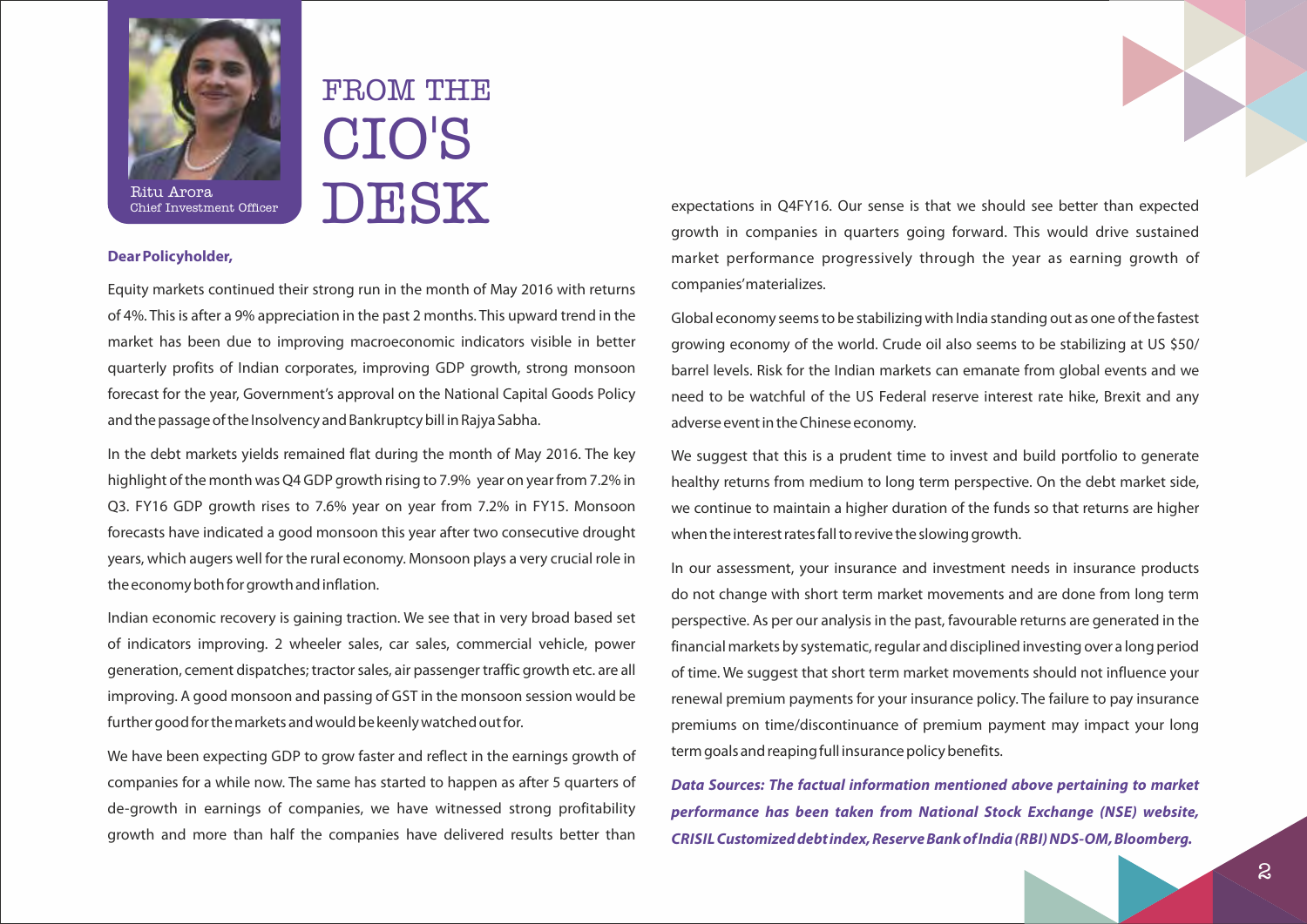# Unit Linked Equity Fund

The Fund's primary objective is to have high capital appreciation through investment in equities. To maintain liquidity, the Fund will invest in cash and money market instruments.

Date of Inception: 16<sup>th</sup> June 2008 **Benchmark: CNX Nifty Index** Benchmark: CNX Nifty Index NAV as on 31<sup>st</sup> May, 2016: 18.952

### Risk Profile – High

| <b>Asset Allocation Pattern</b>       |                |
|---------------------------------------|----------------|
| Equity and Equity Related Instruments | $60\% - 100\%$ |
| <b>Money Market</b>                   | $0\% - 40\%$   |





| PORTFOLIO AS ON 31 MAY, 2016          | %      |
|---------------------------------------|--------|
| <b>EQUITY</b>                         | 97.31  |
| <b>TOP 10 EQUITY STOCKS</b>           |        |
| <b>Infosys Ltd</b>                    | 9.17   |
| <b>HDFC Bank Ltd</b>                  | 8.01   |
| <b>Tata Motors Ltd</b>                | 7.64   |
| Maruti Suzuki India Ltd               | 4.88   |
| Sun Pharmaceutical Industries Ltd     | 4.82   |
| Indusind Bank Ltd                     | 4.73   |
| <b>Kotak Banking ETF</b>              | 4.25   |
| Larsen N Toubro Ltd                   | 4.10   |
| R <sup>*</sup> Shares Banking ETF     | 4.00   |
| Kotak Mahindra Bank Ltd               | 3.82   |
| <b>Others</b>                         | 41.90  |
| <b>Other &amp; Net Current Assets</b> | 2.69   |
| <b>Total</b>                          | 100.00 |

Equity Fund benchmark is CNX Nifty Index.

Past performance is not indicative of future performance. The SFIN for Equity Fund is ULIF00116/06/08EQUITYFUND136.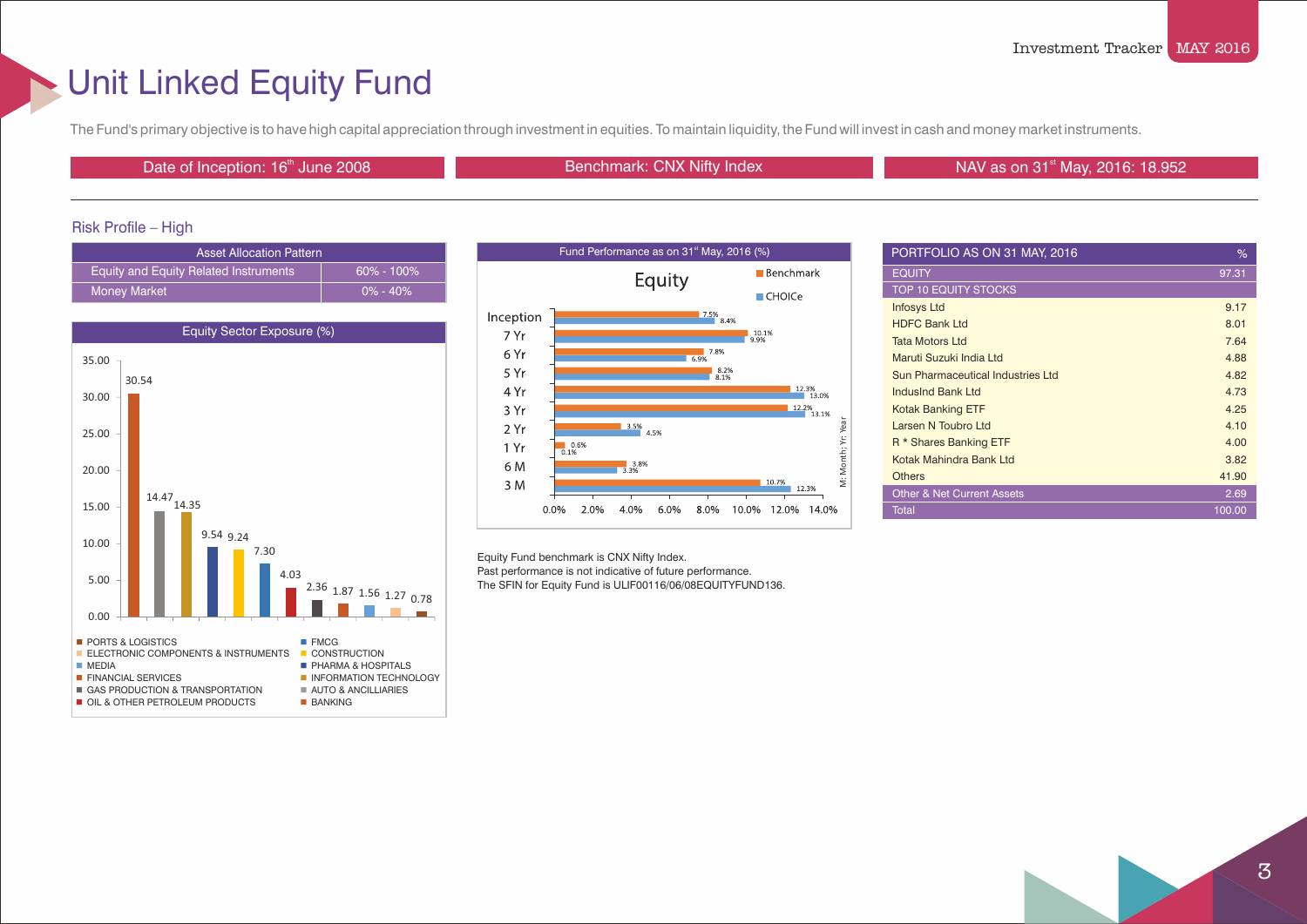# Unit Linked Equity II Fund

The Fund's primary objective is to have high capital appreciation through investment in equities. To maintain liquidity, the Fund will invest in cash and money market instruments.

Date of Inception: 7<sup>th</sup> January 2010 **Benchmark: CNX Nifty Index** State On the NAV as on 31<sup>st</sup> May, 2016: 15.529

### Risk Profile – High

| <b>Asset Allocation Pattern</b>       |                |
|---------------------------------------|----------------|
| Equity and Equity Related Instruments | $60\% - 100\%$ |
| <b>Money Market</b>                   | $10\% - 40\%$  |





| PORTFOLIO AS ON 31 MAY, 2016          | %      |
|---------------------------------------|--------|
| <b>EQUITY</b>                         | 96.18  |
| <b>TOP 10 EQUITY STOCKS</b>           |        |
| <b>Infosys Ltd</b>                    | 9.00   |
| <b>HDFC Bank Ltd</b>                  | 8.02   |
| <b>Tata Motors Ltd</b>                | 7.54   |
| Maruti Suzuki India I td              | 4.91   |
| Sun Pharmaceutical Industries Ltd     | 4.83   |
| Indusind Bank Ltd                     | 4.83   |
| <b>Kotak Banking ETF</b>              | 4.39   |
| Larsen N Toubro Ltd                   | 4 1 1  |
| R <sup>*</sup> Shares Banking ETF     | 3.68   |
| Kotak Mahindra Bank Ltd               | 3.43   |
| <b>Others</b>                         | 41.43  |
| <b>Other &amp; Net Current Assets</b> | 3.82   |
| Total                                 | 100.00 |

Equity Fund benchmark is CNX Nifty Index. Past performance is not indicative of future performance.

The SFIN for Equity II Fund is ULIF00607/01/10EQUTYIIFND136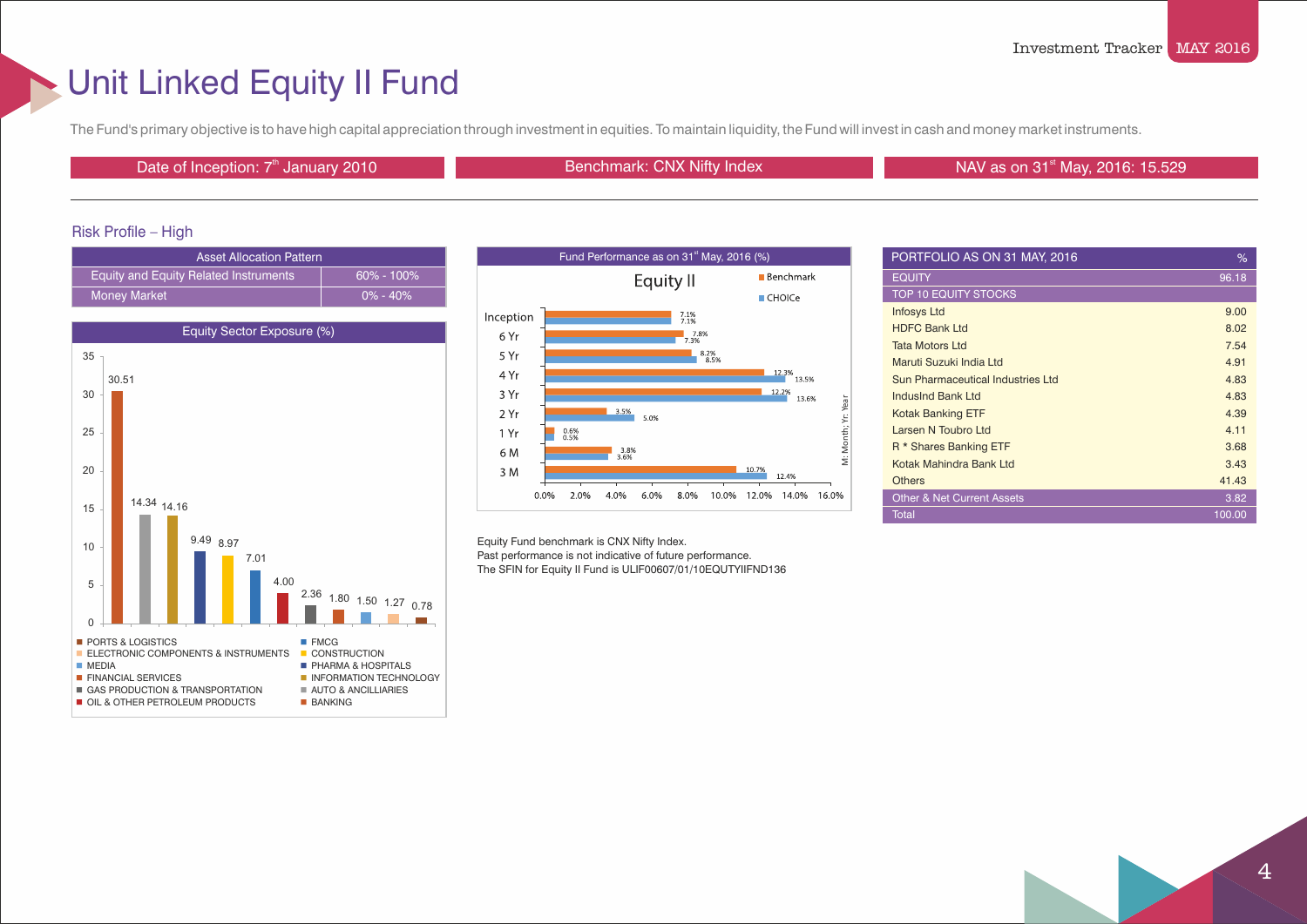## Unit Linked Growth Fund

This Fund invests in listed equities and high quality fixed income and money market instruments. The Fund intends to adopt a relatively aggressive approach towards bonds and equities with the objective of achieving capital appreciation.

th Date of Inception: 16<sup>th</sup> June 2008 Benchmark: CNX Nifty Index and<br>CRISH Composite Rand Eund Index and CRISIL Composite Bond Fund Index

NAV as on  $31<sup>st</sup>$  May, 2016: 19.015

### Risk Profile – Medium to High

| <b>Asset Allocation Pattern</b>              |               |  |
|----------------------------------------------|---------------|--|
| <b>Equity and Equity Related Instruments</b> | $50\% - 90\%$ |  |
| <b>Debt Securities</b>                       | $10\% - 50\%$ |  |
| Money Market                                 | $0\% - 40\%$  |  |



| <b>Credit Rating Profile</b> |  |  |
|------------------------------|--|--|
| <b>ULG</b>                   |  |  |
| 100.00%                      |  |  |
| $0.00\%$                     |  |  |
| 0.00%                        |  |  |
| 100.00%                      |  |  |
|                              |  |  |

\* Includes Gsec, SDL and Treasury Bill



Growth Fund benchmark is 80% CNX Nifty Index and 20% CRISIL Composite Bond Fund Index. Modified Duration (in years): 5.82 Past performance is not indicative of future performance. The SFIN for Growth Fund is ULIF00216/06/08GROWTHFUND136.



| PORTFOLIO AS ON 31 MAY, 2016                          | %      |
|-------------------------------------------------------|--------|
| <b>EQUITY</b>                                         | 81.46  |
| <b>TOP 10 EQUITY STOCKS</b>                           |        |
| <b>Infosys Ltd</b>                                    | 8.51   |
| <b>HDFC Bank Ltd</b>                                  | 7.06   |
| Maruti Suzuki India I td                              | 5.36   |
| <b>Tata Motors Ltd</b>                                | 4.92   |
| IndusInd Bank Ltd                                     | 4.19   |
| Sun Pharmaceutical Industries Ltd                     | 3.82   |
| Larsen N Toubro Ltd                                   | 3.41   |
| <b>ICICI Bank Ltd</b>                                 | 3.32   |
| Kotak Mahindra Bank Ltd                               | 3.29   |
| <b>YES Bank Ltd</b>                                   | 2.61   |
| <b>Others</b>                                         | 34.97  |
| <b>GOVERNMENT SECURITIES</b>                          | 10.82  |
| Government of India                                   | 10.51  |
| <b>State Government of Tamil Nadu</b>                 | 0.31   |
| <b>CORPORATE BONDS/DEBENTURES</b>                     | 4.22   |
| <b>Power Finance Corporation Ltd</b>                  | 1.58   |
| Reliance Ports & Terminals Ltd.                       | 0.99   |
| <b>Rural Electrification Corporation Ltd</b>          | 0.96   |
| <b>Exim Bank</b>                                      | 0.36   |
| <b>Reliance Gas Transportation Infrastructure Ltd</b> | 0.33   |
| <b>Other &amp; Net Current Assets</b>                 | 3.50   |
| <b>Total</b>                                          | 100.00 |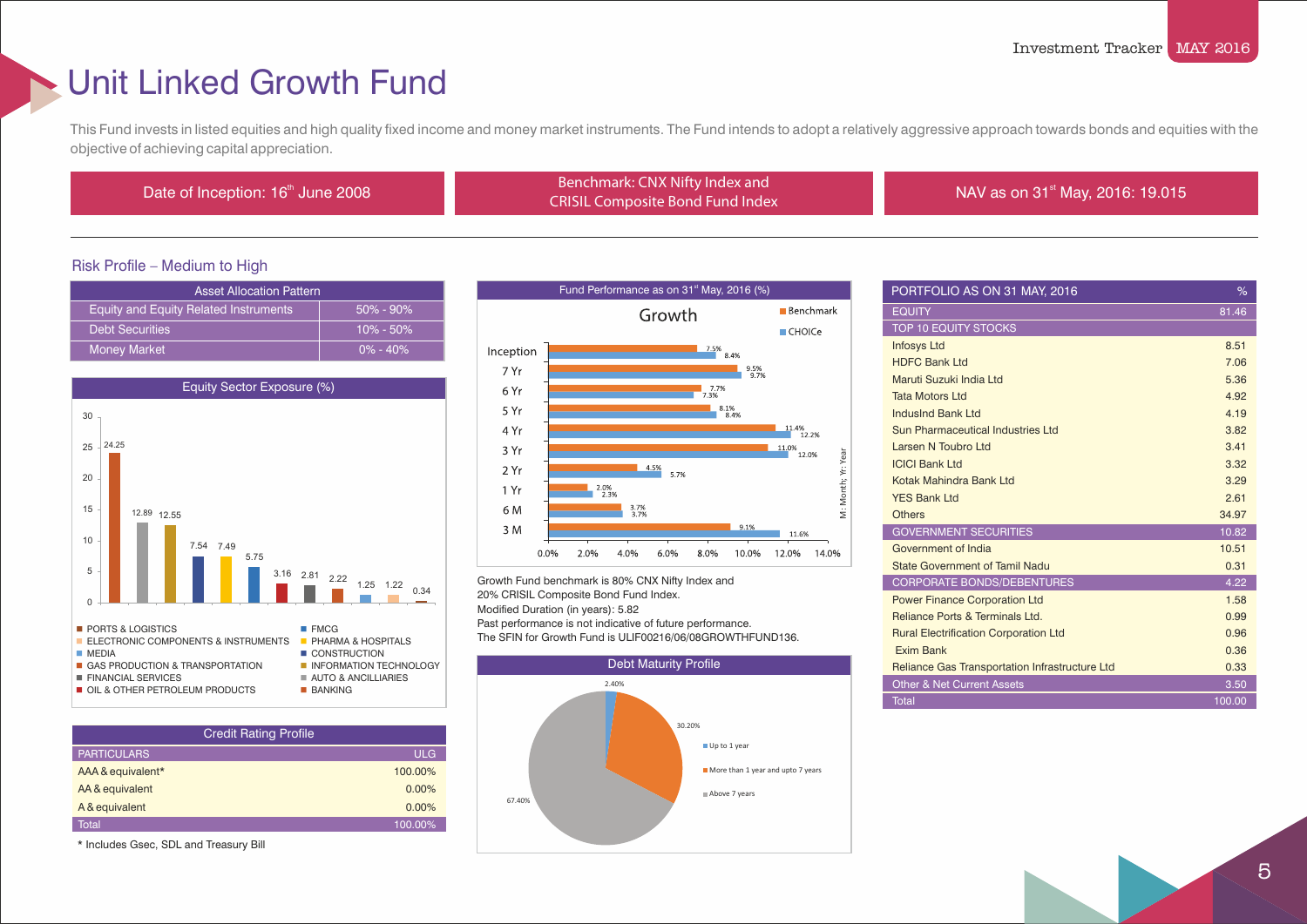# Unit Linked Growth II Fund

This Fund invests in listed equities and high quality fixed income and money market instruments. The Fund intends to adopt a relatively aggressive approach towards bonds and equities with the objective of achieving capital appreciation.

Benchmark: CNX Nifty Index and<br>Date of Inception: 7<sup>th</sup> January 2010 Benchmark: CNX Nifty Index and CRISIL Composite Bond Fund Index

NAV as on 31<sup>st</sup> May, 2016: 15.961

PORTFOLIO AS ON 31 MAY, 2016 %

### Risk Profile – Medium to High

| <b>Asset Allocation Pattern</b>              |               |  |
|----------------------------------------------|---------------|--|
| <b>Equity and Equity Related Instruments</b> | $50\% - 90\%$ |  |
| <b>Debt Securities</b>                       | $10\% - 50\%$ |  |
| <b>Money Market</b>                          | $10\% - 40\%$ |  |



| <b>Credit Rating Profile</b>        |            |
|-------------------------------------|------------|
| <b>PARTICULARS</b>                  | ULG-II     |
| AAA & equivalent*                   | 94.70%     |
| AA & equivalent                     | 5.30%      |
| A & equivalent                      | 0.00%      |
| <b>Total</b>                        | $100.00\%$ |
| .<br>$- \cdot \cdot \cdot$<br>$- -$ |            |

\* Includes Gsec, SDL and Treasury Bill



Growth Fund benchmark is 80% CNX Nifty Index and 20% CRISIL Customized Bond Fund Index. Modified Duration (in years): 5.77 Past performance is not indicative of future performance.

The SFIN for Growth II Fund is ULIF00707/01/10GROWTIIFND136



| PURTFULIU AS UN 31 MAI, 2010                          | ە⁄≺    |
|-------------------------------------------------------|--------|
| <b>EQUITY</b>                                         | 81.97  |
| <b>TOP 10 EQUITY STOCKS</b>                           |        |
| <b>Infosys Ltd</b>                                    | 8.73   |
| <b>HDFC Bank Ltd</b>                                  | 6.65   |
| Maruti Suzuki India Ltd                               | 5.37   |
| <b>Tata Motors Ltd</b>                                | 4.75   |
| IndusInd Bank Ltd                                     | 4 2 2  |
| Sun Pharmaceutical Industries Ltd                     | 3.88   |
| Larsen N Toubro Ltd                                   | 3.42   |
| <b>ICICI Bank I td.</b>                               | 3.32   |
| Kotak Mahindra Bank Ltd                               | 3.30   |
| <b>YES Bank Ltd</b>                                   | 2.60   |
| <b>Others</b>                                         | 35.71  |
| <b>GOVERNMENT SECURITIES</b>                          | 10.63  |
| Government of India                                   | 9.79   |
| State Government of Maharashtra                       | 0.80   |
| <b>State Government of Tamil Nadu</b>                 | 0.04   |
| <b>CORPORATE BONDS/DEBENTURES</b>                     | 4.12   |
| <b>Power Finance Corporation Ltd</b>                  | 1.86   |
| Bajaj Finance Ltd                                     | 0.78   |
| Reliance Ports & Terminals Ltd.                       | 0.67   |
| <b>Reliance Gas Transportation Infrastructure Ltd</b> | 0.42   |
| The Great Eastern Shipping Co Ltd                     | 0.32   |
| <b>Exim Bank</b>                                      | 0.08   |
| <b>Other &amp; Net Current Assets</b>                 | 3.28   |
| <b>Total</b>                                          | 100.00 |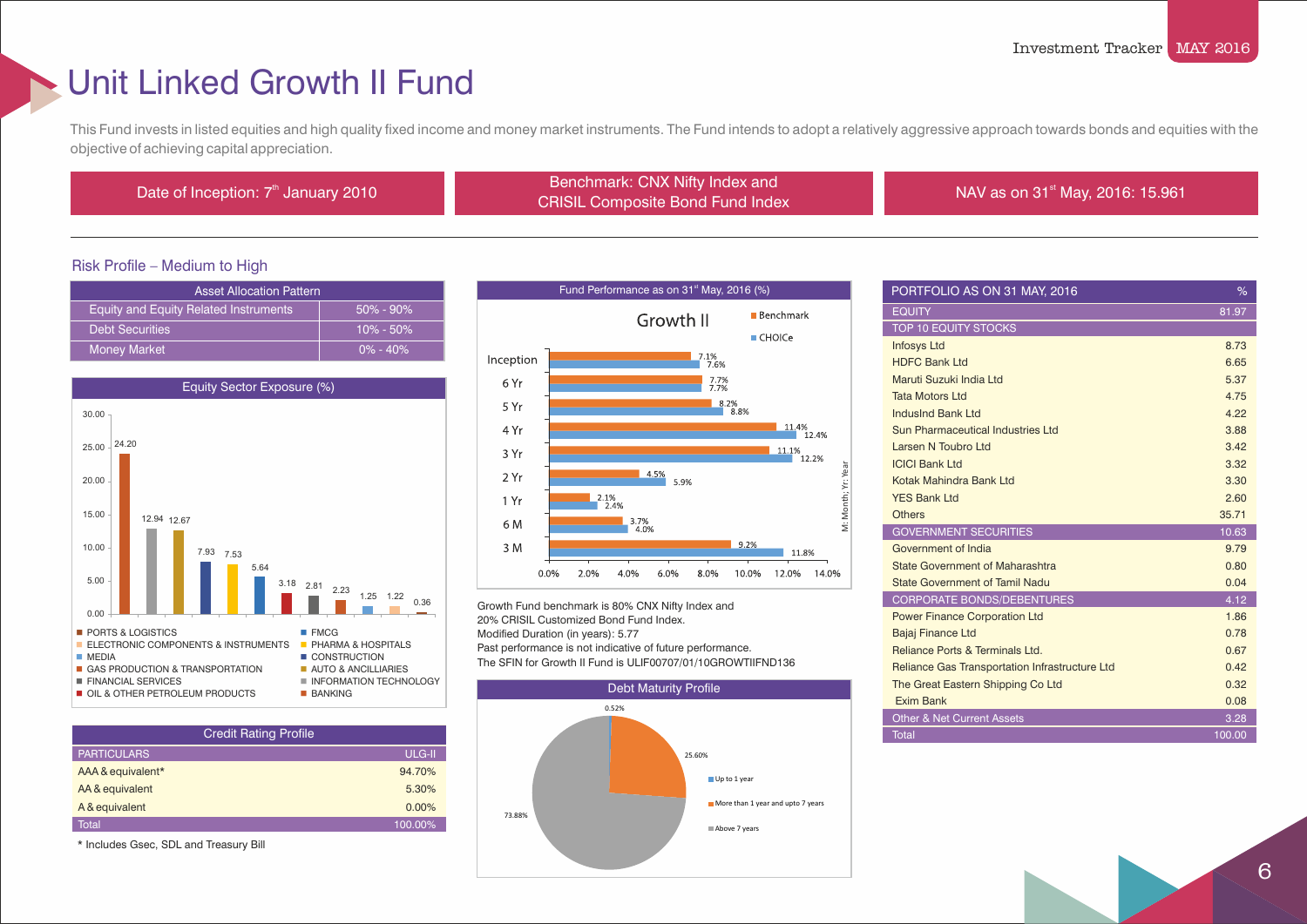## Unit Linked Growth Plus Fund

This Fund invests in listed equities and high quality fixed income and money market instruments. The Fund intends to adopt a relatively aggressive approach towards bonds and equities with the objective of achieving capital appreciation.

Benchmark: CNX Nifty Index and<br>CDICIL Composite Bond Fund Index and<br>CDICIL Composite Bond Fund Index CRISIL Composite Bond Fund Index

NAV as on 31<sup>st</sup> May, 2016: 13.763

### Risk Profile – Medium to High

| <b>Asset Allocation Pattern</b>              |               |  |
|----------------------------------------------|---------------|--|
| <b>Equity and Equity Related Instruments</b> | $50\% - 90\%$ |  |
| <b>Debt Securities</b>                       | $10\% - 50\%$ |  |
| <b>Money Market</b>                          | $0\% - 40\%$  |  |



| <b>ULGPLUS</b> |
|----------------|
|                |
| 97.85%         |
| 2.15%          |
| 0.00%          |
| 100.00%        |
|                |

\* Includes Gsec, SDL and Treasury Bill



Growth Fund benchmark is 80% CNX Nifty Index and 20% CRISIL Customized Bond Fund Index. Modified Duration (in years): 5.87 Past performance is not indicative of future performance. The SFIN for Growth Plus Fund is ULIF00913/09/10GROWTPLFND136.





| PORTFOLIO AS ON 31 MAY, 2016                   | %      |
|------------------------------------------------|--------|
| <b>EQUITY</b>                                  | 81.37  |
| <b>TOP 10 EQUITY STOCKS</b>                    |        |
| <b>Infosys Ltd</b>                             | 8.64   |
| <b>HDFC Bank Ltd</b>                           | 6.99   |
| Maruti Suzuki India Ltd                        | 5.30   |
| <b>Tata Motors Ltd</b>                         | 4.71   |
| IndusInd Bank Ltd                              | 4.11   |
| Sun Pharmaceutical Industries Ltd              | 3.87   |
| Larsen N Toubro Ltd                            | 3.45   |
| <b>ICICI Bank Ltd</b>                          | 3.39   |
| Kotak Mahindra Bank Ltd                        | 3.25   |
| <b>HCL Technologies Ltd</b>                    | 2.56   |
| <b>Others</b>                                  | 35.10  |
| <b>GOVERNMENT SECURITIES</b>                   | 13.42  |
| Government of India                            | 13.41  |
| <b>State Government of Tamil Nadu</b>          | 0.01   |
| <b>CORPORATE BONDS/DEBENTURES</b>              | 2.21   |
| <b>Power Finance Corporation Ltd</b>           | 0.73   |
| <b>Rural Electrification Corporation Ltd</b>   | 0.64   |
| <b>Bajaj Finance Ltd</b>                       | 0.34   |
| Reliance Ports & Terminals Ltd.                | 0.25   |
| Reliance Gas Transportation Infrastructure Ltd | 0.18   |
| <b>Tata Sons Ltd</b>                           | 0.07   |
| <b>Other &amp; Net Current Assets</b>          | 3.01   |
| <b>Total</b>                                   | 100.00 |

7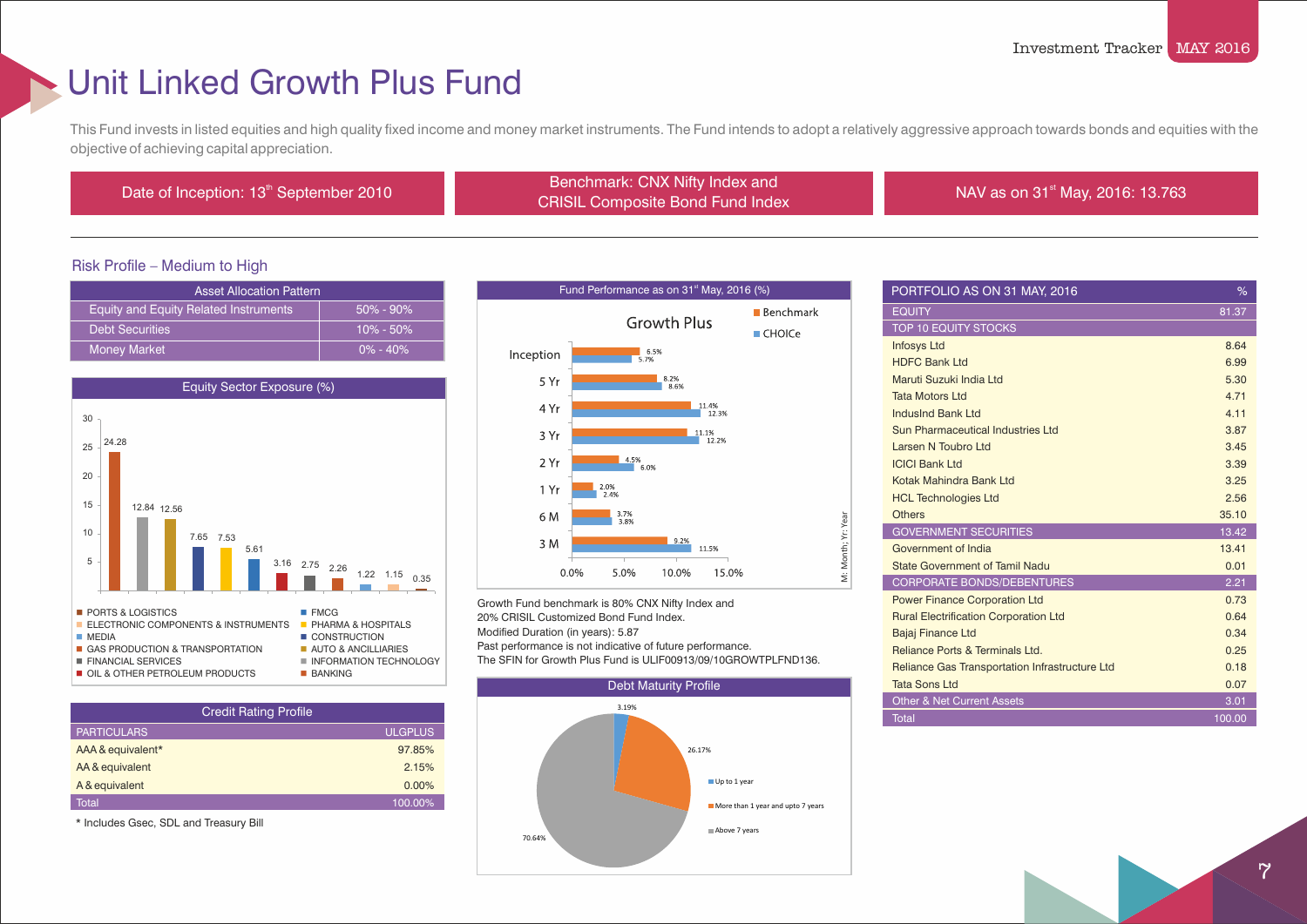### Unit Linked Balanced Fund

This Fund adopts a relatively balanced approach towards bonds and equities exposure with the objective of achieving capital appreciation with minimal short-term performance volatility.

th Date of Inception: 16<sup>th</sup> June 2008 Benchmark: CNX Nifty Index and Benchmark: CNX Nifty Index and CRISIL Composite Bond Fund Index

NAV as on 31<sup>st</sup> May, 2016: 20.080

#### Risk Profile – Medium

| <b>Asset Allocation Pattern</b>              |               |
|----------------------------------------------|---------------|
| <b>Equity and Equity Related Instruments</b> | $30\%$ - 70%  |
| Debt Securities                              | $30\% - 70\%$ |
| <b>Money Market</b>                          | $0\% - 40\%$  |



| <b>Credit Rating Profile</b> |            |
|------------------------------|------------|
| <b>PARTICULARS</b>           | <b>ULB</b> |
| AAA & equivalent*            | 98.67%     |
| AA & equivalent              | 1.33%      |
| A & equivalent               | 0.00%      |
| Total                        | 100.00%    |

\* Includes Gsec, SDL and Treasury Bill



Balanced Fund benchmark is 50% CNX Nifty Index and 50% CRISIL Customized Bond Fund Index. Modified Duration (in years): 5.84 Past performance is not indicative of future performance. The SFIN for Balanced Fund is ULIF00316/06/08BLNCEDFUND136.



| PORTFOLIO AS ON 31 MAY, 2016                   | %      |
|------------------------------------------------|--------|
| <b>EQUITY</b>                                  | 52.75  |
| <b>TOP 10 EQUITY STOCKS</b>                    |        |
| <b>HDFC Bank Ltd</b>                           | 5.77   |
| <b>Infosys Ltd</b>                             | 5.69   |
| <b>Tata Motors Ltd</b>                         | 3.82   |
| <b>ICICI Bank I td.</b>                        | 3.57   |
| IndusInd Bank Ltd                              | 2.87   |
| Maruti Suzuki India Ltd                        | 2.62   |
| Kotak Mahindra Bank Ltd                        | 2.43   |
| Sun Pharmaceutical Industries Ltd              | 2.38   |
| Larsen N Toubro Ltd                            | 2.13   |
| <b>YES Bank Ltd</b>                            | 1.84   |
| <b>Others</b>                                  | 19.63  |
| <b>GOVERNMENT SECURITIES</b>                   | 24.29  |
| Government of India                            | 21.30  |
| <b>State Government of Gujarat</b>             | 1.40   |
| State Government of Maharashtra                | 0.83   |
| State Government of Tamil Nadu                 | 0.68   |
| State Government of Andhra Pradesh             | 0.08   |
| <b>CORPORATE BONDS/DEBENTURES</b>              | 18.74  |
| <b>Power Finance Corporation Ltd</b>           | 6.57   |
| Reliance Ports & Terminals Ltd.                | 2.32   |
| <b>Rural Electrification Corporation Ltd</b>   | 2.04   |
| <b>Tata Sons Ltd</b>                           | 1.93   |
| <b>HDB Financial Services Ltd.</b>             | 1.77   |
| Reliance Gas Transportation Infrastructure Ltd | 144    |
| <b>NCR Planning Board</b>                      | 0.86   |
| <b>Bajaj Finance Ltd</b>                       | 0.49   |
| IL & FS Financial Services Ltd                 | 0.27   |
| <b>Housing Development Finance Corp Ltd</b>    | 0.27   |
| <b>Others</b>                                  | 0.78   |
| <b>Other &amp; Net Current Assets</b>          | 4.22   |
| Total                                          | 100.00 |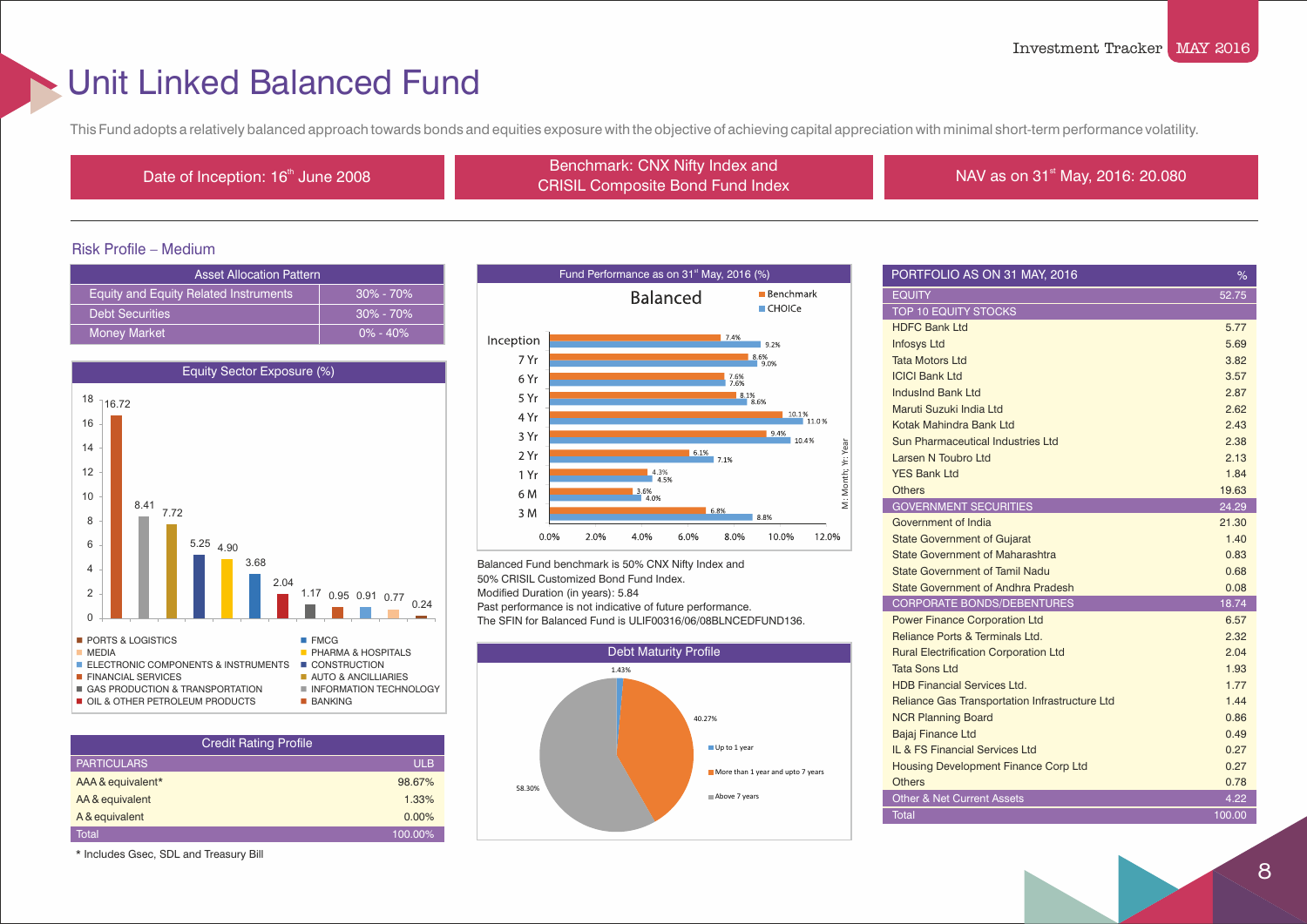### Unit Linked Balanced II Fund

This Fund adopts a relatively balanced approach towards bonds and equities exposure with the objective of achieving capital appreciation with minimal short-term performance volatility.

th Date of Inception: 7<sup>th</sup> January 2010 Benchmark: CNX Nifty Index and<br>
CHOW Contract in Results and the latter of the latter of the latter of the latter of the latter of the latter CRISIL Composite Bond Fund Index

NAV as on 31<sup>st</sup> May, 2016: 16.090

#### Risk Profile – Medium

| <b>Asset Allocation Pattern</b>              |               |  |
|----------------------------------------------|---------------|--|
| <b>Equity and Equity Related Instruments</b> | $30\% - 70\%$ |  |
| <b>Debt Securities</b>                       | $30\% - 70\%$ |  |
| <b>Money Market</b>                          | $10\% - 40\%$ |  |



| <b>Credit Rating Profile</b>     |         |
|----------------------------------|---------|
| <b>PARTICULARS</b>               | ULB-II  |
| AAA & equivalent*                | 99.37%  |
| AA & equivalent                  | 0.63%   |
| A & equivalent                   | 0.00%   |
| Total                            | 100.00% |
| * Island - All and There in Dill |         |

\* Includes Gsec, SDL and Treasury Bill



Balanced Fund benchmark is 50% S&P CNX Nifty Index and 50% CRISIL Customized Bond Fund Index. Modified Duration (in years): 5.94 Past performance is not indicative of future performance. The SFIN for Balanced II Fund is ULIF00807/01/10BLNCDIIFND136.



| PORTFOLIO AS ON 31 MAY, 2016                   | %      |
|------------------------------------------------|--------|
| <b>EQUITY</b>                                  | 52.77  |
| <b>TOP 10 EQUITY STOCKS</b>                    |        |
| <b>HDFC Bank Ltd</b>                           | 5.81   |
| <b>Infosys Ltd</b>                             | 5.72   |
| <b>Tata Motors Ltd</b>                         | 3.82   |
| <b>ICICI Bank Ltd</b>                          | 3.59   |
| IndusInd Bank Ltd                              | 2.85   |
| Maruti Suzuki India Ltd                        | 2.59   |
| Kotak Mahindra Bank Ltd                        | 244    |
| Sun Pharmaceutical Industries Ltd              | 2.36   |
| Larsen N Toubro Ltd                            | 2.13   |
| <b>YES Bank Ltd</b>                            | 1.85   |
| <b>Others</b>                                  | 19.61  |
| <b>GOVERNMENT SECURITIES</b>                   | 25.67  |
| Government of India                            | 23.92  |
| <b>State Government of Gujarat</b>             | 1.42   |
| State Government of Maharashtra                | 0.34   |
| <b>CORPORATE BONDS/DEBENTURES</b>              | 17.57  |
| <b>Power Finance Corporation Ltd</b>           | 6.33   |
| <b>Indian Railway Finance Corporation Ltd</b>  | 1.81   |
| Reliance Ports & Terminals Ltd.                | 1.70   |
| <b>Rural Electrification Corporation Ltd</b>   | 1.66   |
| The Great Eastern Shipping Co Ltd              | 1.39   |
| <b>HDB Financial Services Ltd.</b>             | 1.10   |
| Reliance Gas Transportation Infrastructure Ltd | 1.02   |
| <b>NCR Planning Board</b>                      | 0.49   |
| <b>Fxim Bank</b>                               | 0.46   |
| <b>LIC Housing Finance Ltd</b>                 | 0.42   |
| <b>Others</b>                                  | 1.18   |
| <b>Other &amp; Net Current Assets</b>          | 3.99   |
| <b>Total</b>                                   | 100.00 |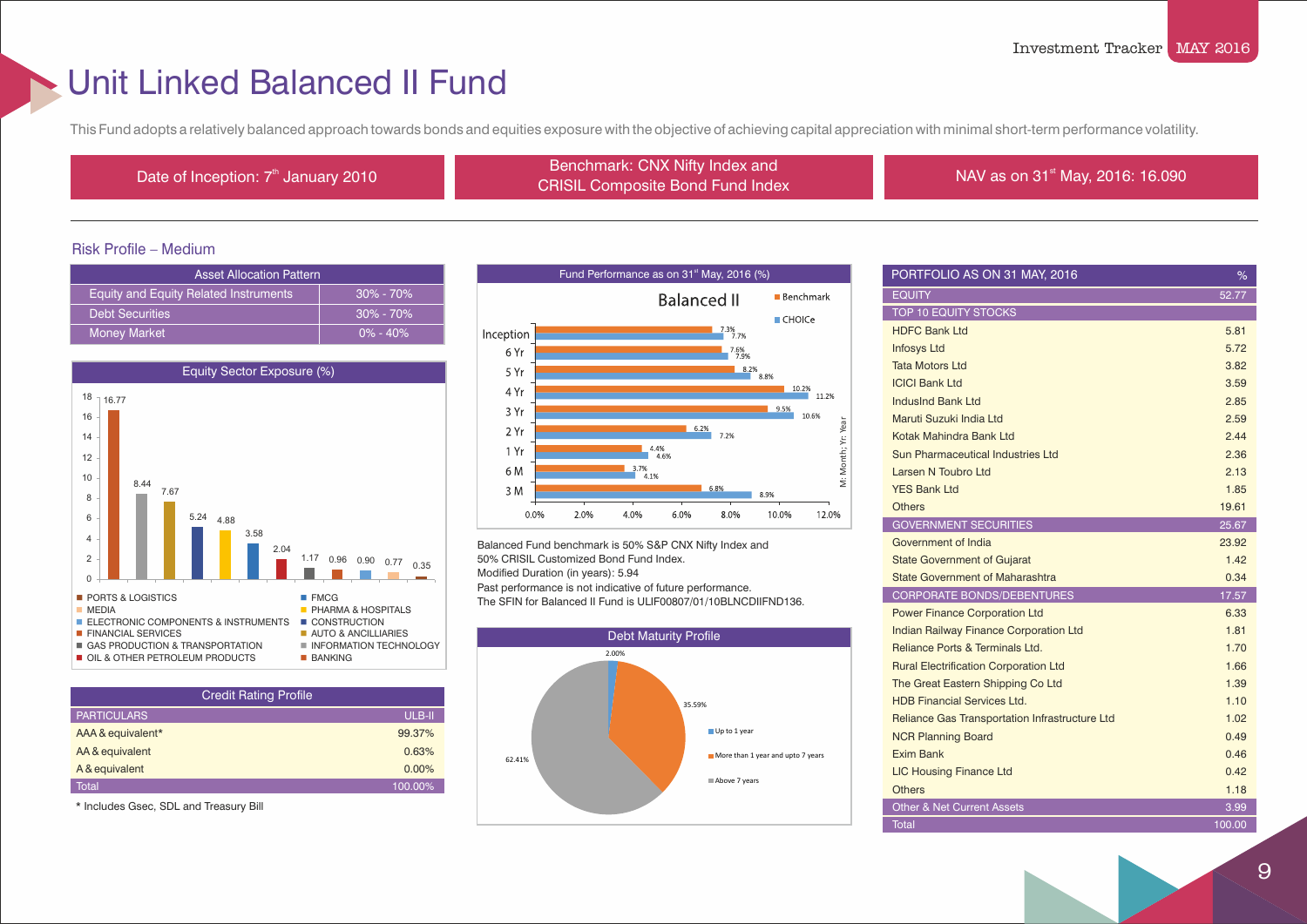### Unit Linked Balanced Plus Fund

This Fund adopts a relatively balanced approach towards bonds and equities exposure with the objective of achieving capital appreciation with minimal short-term performance volatility.

th Date of Inception: 13<sup>th</sup> September 2010 Benchmark: CNX Nifty Index and<br>CRIOW Benchmark: CNX Nifty Index and CRISIL Composite Bond Fund Index

NAV as on 31<sup>st</sup> May, 2016: 14.394

#### Risk Profile – Medium

| <b>Asset Allocation Pattern</b>              |               |  |
|----------------------------------------------|---------------|--|
| <b>Equity and Equity Related Instruments</b> | $30\% - 70\%$ |  |
| <b>Debt Securities</b>                       | $30\% - 70\%$ |  |
| <b>Money Market</b>                          | $0\% - 40\%$  |  |



| <b>Credit Rating Profile</b> |                |
|------------------------------|----------------|
| <b>PARTICULARS</b>           | <b>ULBPLUS</b> |
| AAA & equivalent*            | 100.00%        |
| AA & equivalent              | 0.00%          |
| A & equivalent               | 0.00%          |
| <b>Total</b>                 | 100.00%        |
|                              |                |

\* Includes Gsec, SDL and Treasury Bill



Balanced Fund benchmark is 50% S&P CNX Nifty Index and 50% CRISIL Customized Bond Fund Index. Modified Duration (in years): 5.98 Past performance is not indicative of future performance. The SFIN for Balanced Plus Fund is ULIF01013/09/10BLNCDPLFND136.



| PORTFOLIO AS ON 31 MAY, 2016                          | %      |
|-------------------------------------------------------|--------|
| <b>EQUITY</b>                                         | 52.96  |
| <b>TOP 10 EQUITY STOCKS</b>                           |        |
| <b>HDFC Bank Ltd</b>                                  | 5.84   |
| <b>Infosys Ltd</b>                                    | 5.46   |
| <b>Tata Motors Ltd</b>                                | 4.04   |
| <b>ICICI Bank Ltd</b>                                 | 3.73   |
| IndusInd Bank Ltd                                     | 2.80   |
| Maruti Suzuki India I td                              | 2.64   |
| Kotak Mahindra Bank Ltd                               | 2.43   |
| Sun Pharmaceutical Industries I td                    | 2.43   |
| Larsen N Toubro Ltd                                   | 2.20   |
| <b>YES Bank Ltd</b>                                   | 1.79   |
| <b>Others</b>                                         | 19.60  |
| <b>GOVERNMENT SECURITIES</b>                          | 33.51  |
| Government of India                                   | 32.78  |
| <b>State Government of Gujarat</b>                    | 0.39   |
| State Government of Andhra Pradesh                    | 0.28   |
| <b>State Government of Tamil Nadu</b>                 | 0.06   |
| <b>CORPORATE BONDS/DEBENTURES</b>                     | 10.62  |
| <b>Indian Railway Finance Corporation Ltd</b>         | 2.62   |
| <b>Power Finance Corporation Ltd</b>                  | 1.97   |
| <b>Rural Electrification Corporation Ltd</b>          | 1.97   |
| <b>Housing Development Finance Corp Ltd</b>           | 0.95   |
| <b>Reliance Gas Transportation Infrastructure Ltd</b> | 0.64   |
| Reliance Ports & Terminals Ltd.                       | 0.61   |
| <b>LIC Housing Finance Ltd</b>                        | 0.37   |
| The India Infradebt Limited                           | 0.31   |
| <b>HDB Financial Services Ltd.</b>                    | 0.30   |
| Reliance Jio Infocomm Limited                         | 0.24   |
| <b>Others</b>                                         | 0.62   |
| <b>COMMERCIAL PAPERS</b>                              | 0.14   |
| L & T Infrastructure Finance Company Limited          | 0.14   |
| <b>Other &amp; Net Current Assets</b>                 | 2.77   |
| <b>Total</b>                                          | 100.00 |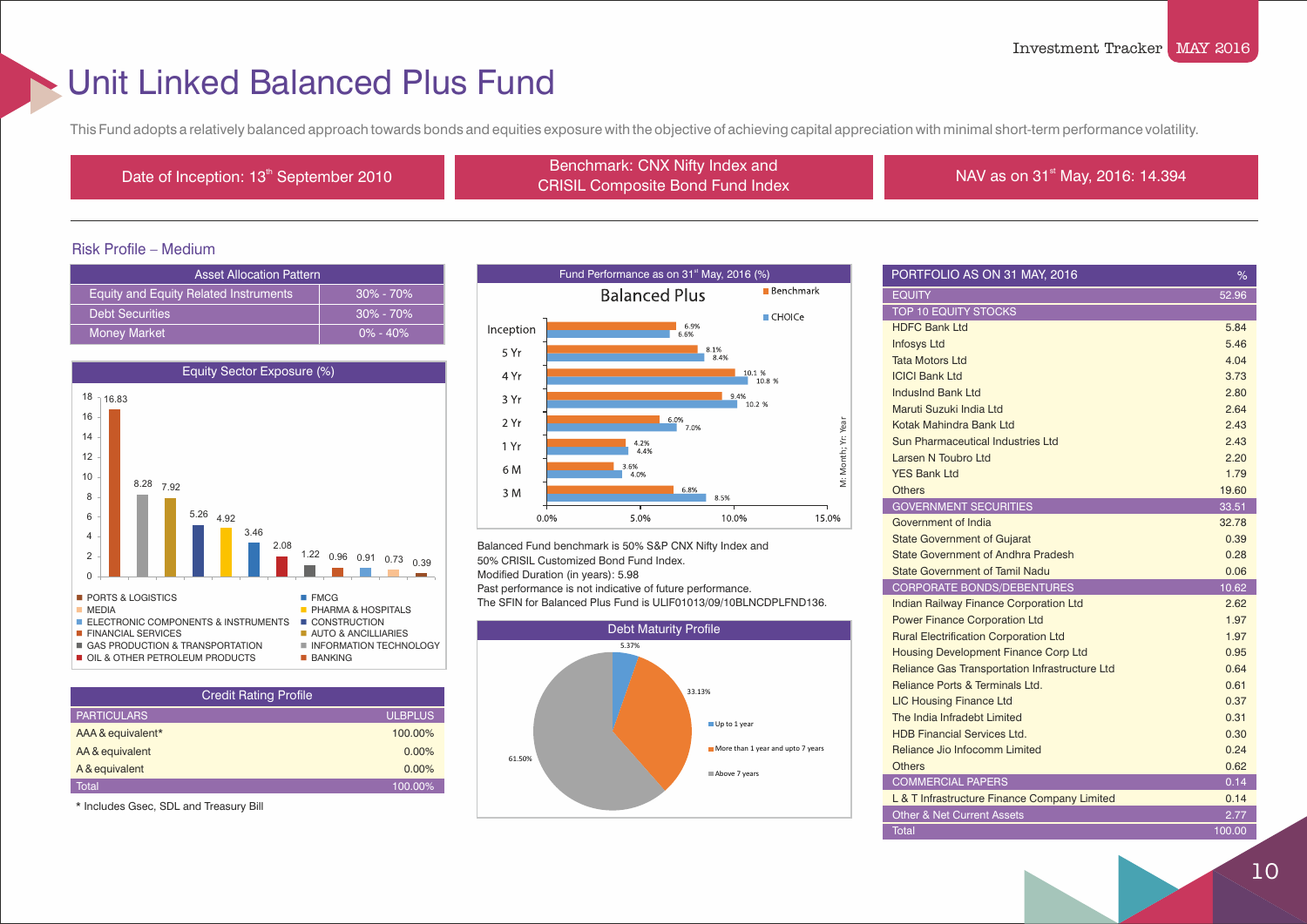### Unit Linked Debt Fund

This Fund invests in a portfolio of high quality bonds and other fixed and floating rate securities issued by the Government, Government agencies and corporate issuers. To maintain liquidity, the Fund invests in the money market instruments.

Benchmark:<br>Date of Inception: 9<sup>th</sup> July 2008 Benchmark:

CRISIL Composite Bond Fund Index

NAV as on  $31<sup>st</sup>$  May, 2016: 19.760

### Risk Profile – Low to Medium





| <b>Credit Rating Profile</b> |            |
|------------------------------|------------|
| <b>PARTICULARS</b>           | <b>ULD</b> |
| AAA & equivalent*            | 97.73%     |
| AA & equivalent              | 2.27%      |
| A & equivalent               | $0.00\%$   |
| Total                        | 100.00%    |

\* Includes Gsec, SDL and Treasury Bill



Debt Fund benchmark is CRISIL Customized Bond Fund Index. Modified Duration (in years): 6.27 Past performance is not indicative of future performance. The SFIN for Debt Fund is ULIF00409/07/08INDEBTFUND136.



| PORTFOLIO AS ON 31 MAY, 2016                          | %      |
|-------------------------------------------------------|--------|
| <b>GOVERNMENT SECURITIES</b>                          | 49.79  |
| Government of India                                   | 46.60  |
| <b>State Government of Gujarat</b>                    | 1.56   |
| State Government of Andhra Pradesh                    | 1.21   |
| <b>State Government of Tamil Nadu</b>                 | 0.42   |
| <b>CORPORATE BONDS/DEBENTURES</b>                     | 45.01  |
| <b>Reliance Ports &amp; Terminals Ltd.</b>            | 6.55   |
| Reliance Gas Transportation Infrastructure Ltd        | 4.03   |
| The Great Eastern Shipping Co Ltd                     | 3.63   |
| <b>HDB Financial Services Ltd.</b>                    | 3.41   |
| Reliance Jio Infocomm Limited                         | 3.17   |
| The India Infradebt Limited                           | 3.06   |
| <b>Housing Development Finance Corp Ltd</b>           | 2.93   |
| <b>Infrastructure Leasing And Financial Secrvices</b> | 2.91   |
| Tata Sons I td                                        | 2.86   |
| IL & FS Financial Services Ltd                        | 2.27   |
| <b>Others</b>                                         | 10.20  |
| <b>Other &amp; Net Current Assets</b>                 | 5.20   |
| <b>Total</b>                                          | 100.00 |

11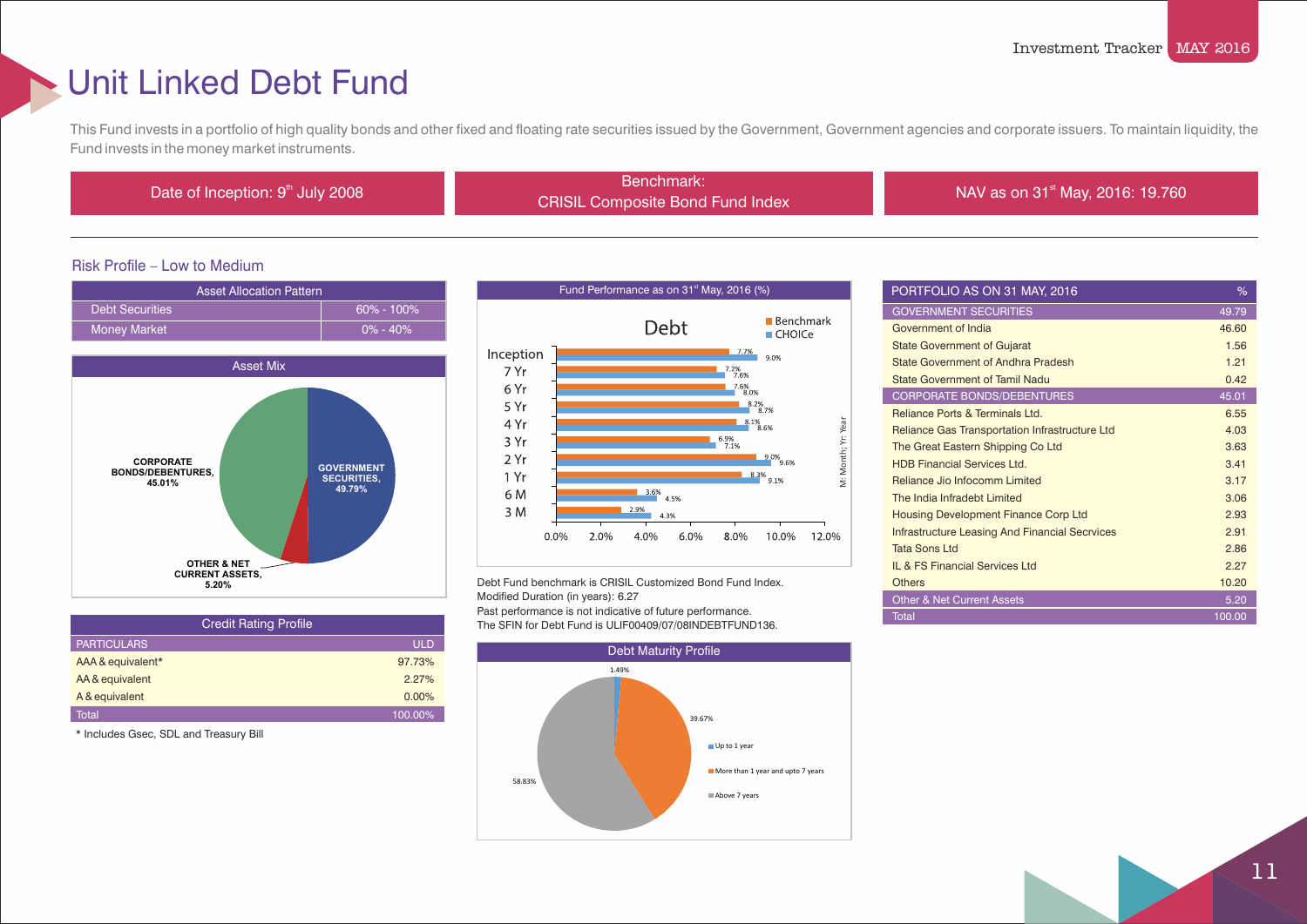## Unit Linked Debt Plus Fund

This Fund invests in a portfolio of high quality bonds and other fixed and floating rate securities issued by the Government, Government agencies and corporate issuers. To maintain liquidity, the Fund invests in the money market instruments.

Benchmark:<br>Date of Inception: 15<sup>th</sup> September 2010 Benchmark:

CRISIL Composite Bond Fund Index

NAV as on 31<sup>st</sup> May, 2016: 15.303

### Risk Profile – Low to Medium





| <b>Credit Rating Profile</b> |                |
|------------------------------|----------------|
| <b>PARTICULARS</b>           | <b>ULDPLUS</b> |
| AAA & equivalent*            | 99.74%         |
| AA & equivalent              | 0.26%          |
| A & equivalent               | 0.00%          |
| Total                        | 100.00%        |

\* Includes Gsec, SDL and Treasury Bill



Debt Fund benchmark is CRISIL Customized Bond Fund Index. Modified Duration (in years): 6.07 Past performance is not indicative of future performance.

The SFIN for Debt Plus Fund is ULIF01115/09/10DEBTPLFUND136.



| PORTFOLIO AS ON 31 MAY, 2016                  | %      |
|-----------------------------------------------|--------|
| <b>GOVERNMENT SECURITIES</b>                  | 63.39  |
| Government of India                           | 61.88  |
| State Government of Maharashtra               | 1.24   |
| <b>State Government of Gujarat</b>            | 0.26   |
| <b>State Government of Tamil Nadu</b>         | 0.01   |
| <b>CORPORATE BONDS/DEBENTURES</b>             | 32.53  |
| Power Grid Corporation of India Ltd           | 6.22   |
| <b>Power Finance Corporation Ltd</b>          | 5.45   |
| <b>Rural Electrification Corporation Ltd</b>  | 5.29   |
| Reliance Jio Infocomm Limited                 | 4.92   |
| The Great Eastern Shipping Co Ltd             | 1.79   |
| <b>Housing Development Finance Corp Ltd</b>   | 1.76   |
| <b>NCR Planning Board</b>                     | 1.25   |
| Reliance Ports & Terminals Ltd.               | 1.19   |
| <b>Indian Railway Finance Corporation Ltd</b> | 0.90   |
| The India Infradebt Limited                   | 0.77   |
| <b>Others</b>                                 | 3.00   |
| <b>COMMERCIAL PAPERS</b>                      | 0.23   |
| L & T Infrastructure Finance Company Limited  | 0.23   |
| <b>Other &amp; Net Current Assets</b>         | 3.85   |
| <b>Total</b>                                  | 100.00 |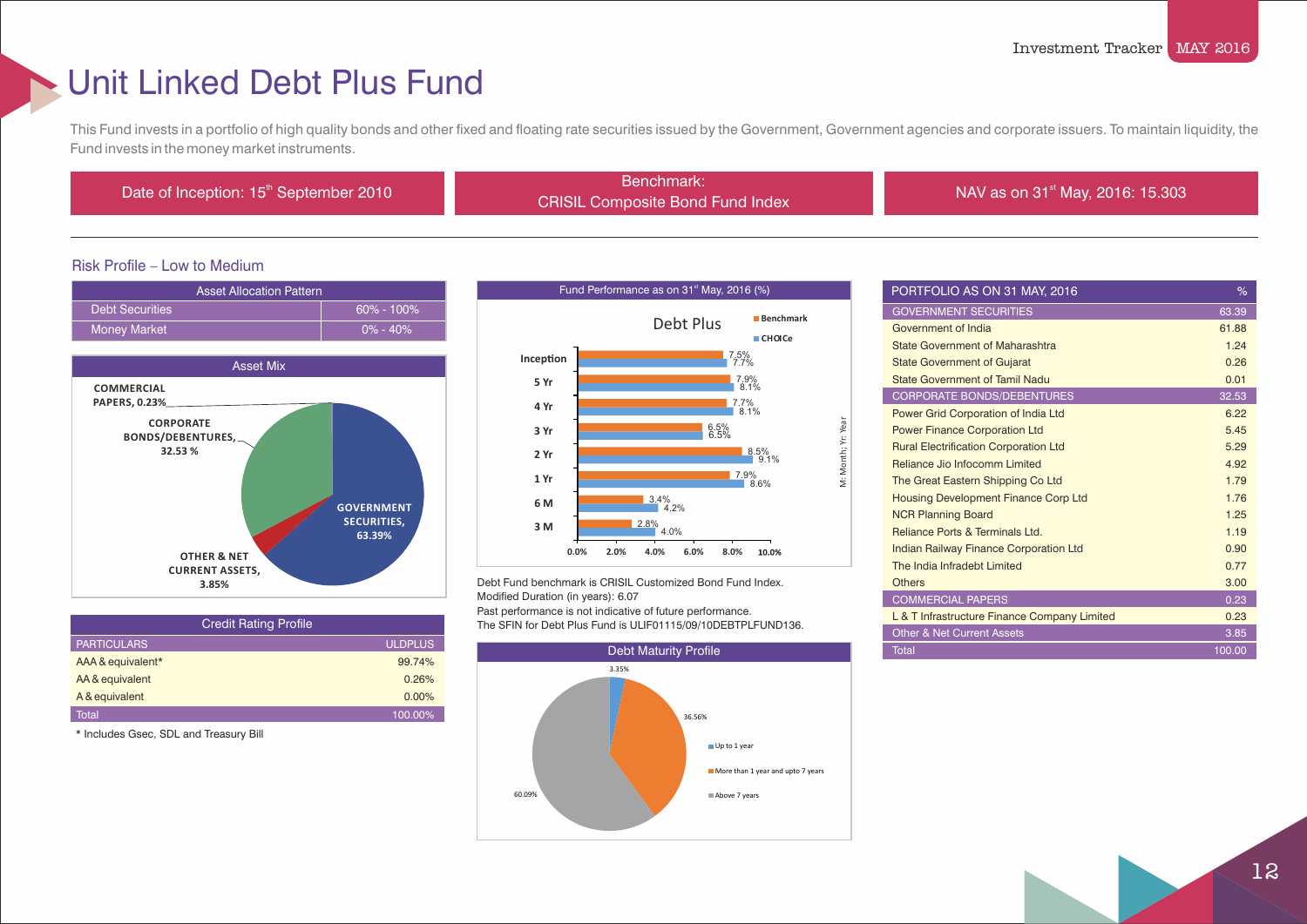### Unit Linked Liquid Fund

This Fund primarily invests in a portfolio constituted of money market and high quality debt securities.

Date of Inception: 14<sup>th</sup> July 2008 **Benchmark: CRISIL Liquid Fund Index** NAV as on 31<sup>st</sup> May, 2016: 18.404

PORTFOLIO AS ON 31 MAY, 2016 %

#### Risk Profile – Low



![](_page_13_Figure_8.jpeg)

| <b>Credit Rating Profile</b> |          | Liquid Fund benchmark is CRISIL Liquid Fund Index.                                                                     | <b>Total</b> |
|------------------------------|----------|------------------------------------------------------------------------------------------------------------------------|--------------|
| <b>PARTICULARS</b>           | ULL      | Modified Duration (in years): 0.39                                                                                     |              |
| AAA & equivalent*            | 100.00%  | Past performance is not indicative of future performance.<br>The SFIN for Liquid Fund is ULIF00514/07/08LIQUIDFUND136. |              |
| AA & equivalent              | $0.00\%$ |                                                                                                                        |              |
| A & equivalent               | 0.00%    | <b>Debt Maturity Profile</b>                                                                                           |              |
| Total                        | 100.00%  |                                                                                                                        |              |

\* Includes Gsec, SDL and Treasury Bill

![](_page_13_Figure_11.jpeg)

![](_page_13_Figure_13.jpeg)

| FUNIFULIU AO UN 01 MAI, 2010                          | 70     |
|-------------------------------------------------------|--------|
| <b>COMMERCIAL PAPERS</b>                              | 31.73  |
| L & T Infrastructure Finance Company Limited          | 8.09   |
| <b>Piramal Enterprises Ltd</b>                        | 6.19   |
| <b>IL &amp; FS Financial Services Ltd</b>             | 5.85   |
| <b>Infrastructure Leasing And Financial Secrvices</b> | 5.84   |
| Bajaj Finance Ltd                                     | 5.76   |
| <b>DEPOSIT WITH BANKS</b>                             | 21.47  |
| <b>Punjab National Bank</b>                           | 7.10   |
| Axis Bank Ltd                                         | 6.85   |
| <b>Bank of Baroda</b>                                 | 2.37   |
| <b>Corporation Bank</b>                               | 2.12   |
| Yes Bank I td                                         | 1.87   |
| <b>Indusind Bank Ltd</b>                              | 1.18   |
| <b>CORPORATE BONDS/DEBENTURES</b>                     | 16.32  |
| <b>Reliance Capital Ltd</b>                           | 6.30   |
| <b>LIC Housing Finance Ltd</b>                        | 6.26   |
| <b>Housing Development Finance Corp Ltd</b>           | 3.76   |
| <b>Other &amp; Net Current Assets</b>                 | 30.48  |
| <b>Total</b>                                          | 100.00 |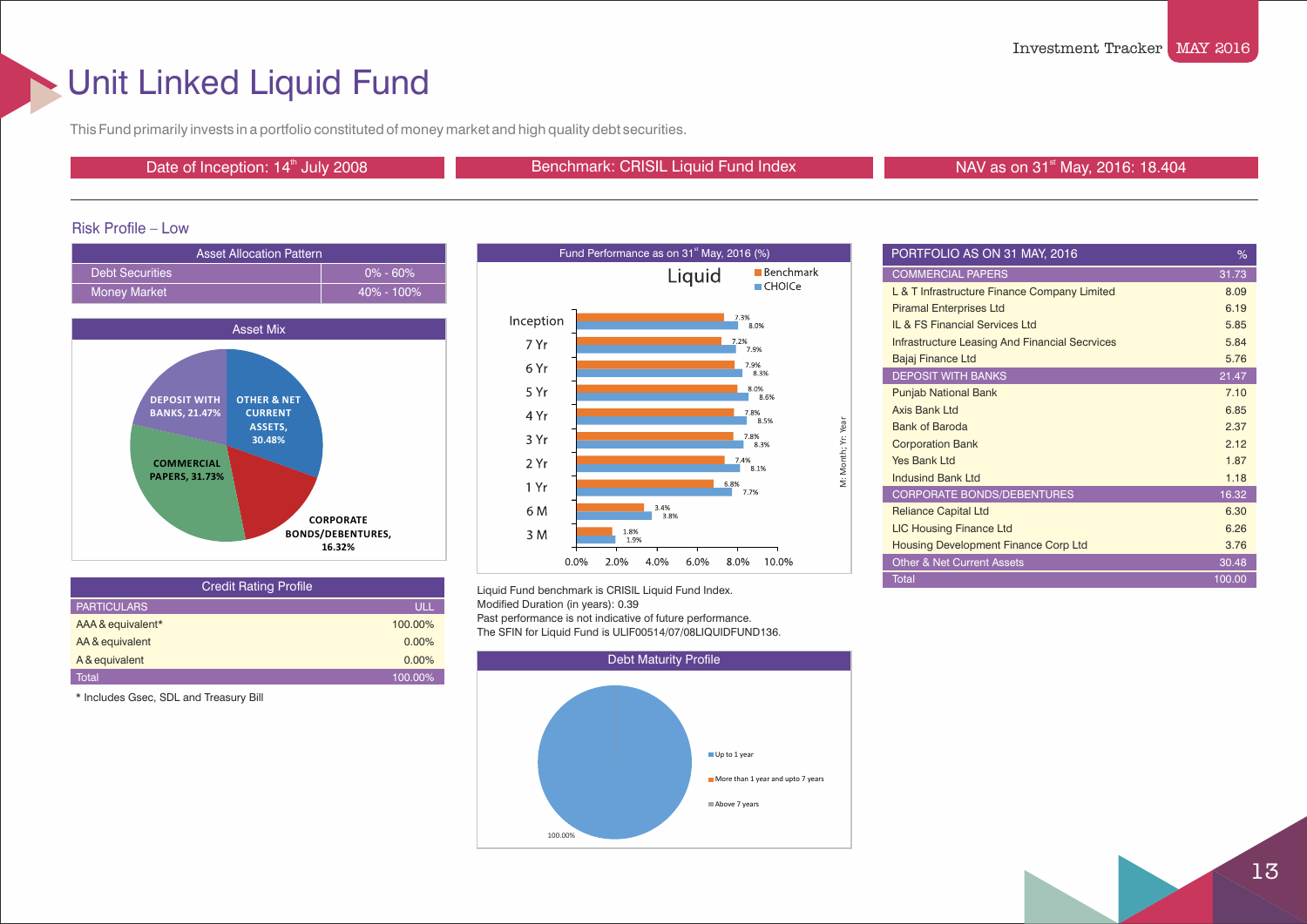### Unit Linked NAV Guarantee Fund

This Fund aims to generate long-term capital appreciation from active management of a portfolio of equity and fixed income securities. The allocation between equity and debt is dynamically managed, depending on the prevalent market conditions to safeguard capital appreciation. The use of derivatives is as per approval by IRDAI.

#### Date of Inception:  $15<sup>th</sup>$  April 2011 state of Inception: 15<sup>th</sup> April 2011 st NAV as on 31<sup>st</sup> May, 2016: 15.041

#### Risk Profile – Medium

| <b>Asset Allocation Pattern</b> |               |  |
|---------------------------------|---------------|--|
| Equity                          | $0\% - 100\%$ |  |
| <b>Debt Securities</b>          | $0\% - 100\%$ |  |
| Money Market                    | $0\% - 100\%$ |  |

![](_page_14_Figure_7.jpeg)

| <b>Credit Rating Profile</b> |                |
|------------------------------|----------------|
| <b>PARTICULARS</b>           | <b>UL-NAVG</b> |
| AAA & equivalent*            | 100.00%        |
| AA & equivalent              | $0.00\%$       |
| A & equivalent               | 0.00%          |
| Total                        | 100.00%        |

\* Includes Gsec, SDL and Treasury Bill

![](_page_14_Figure_10.jpeg)

All rated fixed income instruments are AAA/P1+ or equivalent. Past performance is not indicative of future performance. Modified Duration (in years): 3.96 The SFIN for NAV Guarantee Fund is ULIF01215/04/11NAVGFUNDSI136.

![](_page_14_Figure_12.jpeg)

| PORTFOLIO AS ON 31 MAY, 2016          | %      |
|---------------------------------------|--------|
| <b>GOVERNMENT SECURITIES</b>          | 57.64  |
| Government of India                   | 57.64  |
| <b>EQUITY</b>                         | 39.26  |
| <b>TOP 10 EQUITY STOCKS</b>           |        |
| <b>Infosys Ltd</b>                    | 4.30   |
| <b>HDFC Bank Ltd</b>                  | 3.79   |
| <b>Tata Motors Ltd</b>                | 3.27   |
| IndusInd Bank Ltd                     | 3.00   |
| Maruti Suzuki India Ltd               | 2.08   |
| Sun Pharmaceutical Industries Ltd     | 1.95   |
| Kotak Mahindra Bank Ltd               | 1.76   |
| Larsen N Toubro Ltd                   | 1.45   |
| <b>YES Bank Ltd</b>                   | 1.40   |
| <b>HCL Technologies Ltd</b>           | 1.40   |
| <b>Others</b>                         | 14.88  |
| <b>Other &amp; Net Current Assets</b> | 3.11   |
| <b>Total</b>                          | 100.00 |